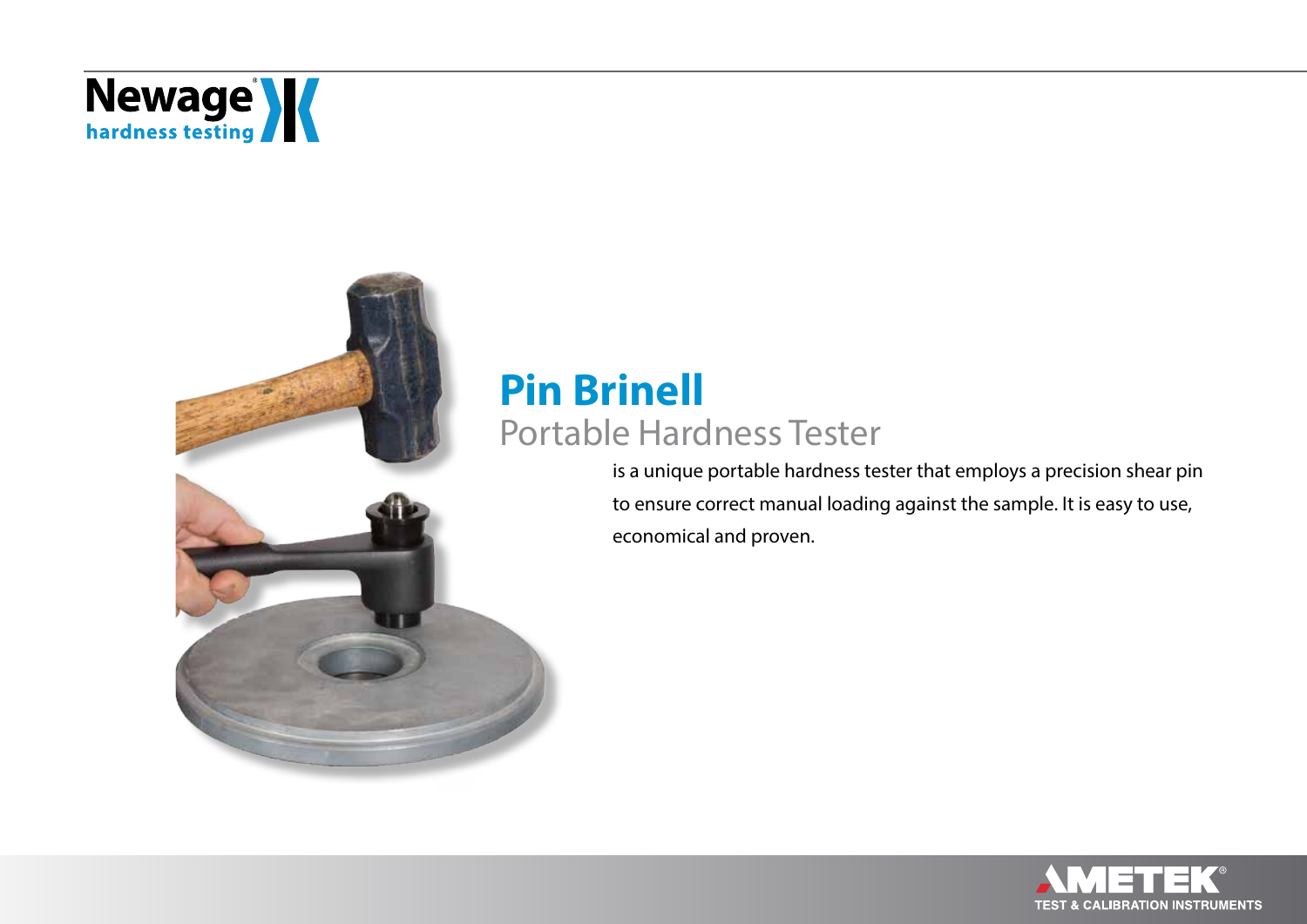## **Portable Hardness Tester**



#### **Wide range**

A wide range of hardness can be checked from HB100 to 700. HB100 to 450 Brinell can be checked using the standard indenter. A tungsten carbide indenter is used when the Brinell measurement is from 300 to 700.



### **Two Pin Brinell kits**

Two Pin Brinell kits are available. The CPIT Kit comes with the indenter holder, impact cylinder,regularindenter(Brinell 100 - 450), handle for the impact cylinder, 7X Brinell scope, pin ejector, 250 calibrated shear pins, a hardness conversion chart and custom fitted carrying case.



#### **Static testing**

The CPST Kit comes with a clamping vise for static testing including large flat, small flat and vee anvils. Also included are the indenter holder, rubber indenter boot, regular indenter (Brinell 100 - 450), test block (nominal HB200), 7X Brinell scope, pin ejector, allen wrench, 250 cali- brated shear pins, hardness conversion chart and custom fitted carrying case.

**The Pin Brinell tester** makes an actual mechanical hardness test - it is not merely a test of other properties that correlate to a Brinell value. The Pin Brinell is an improvement over more traditional impact bar methods. There is less operator influence on the test result; it is much easier and faster to use; it is far less costly. There is no calibration required

A calibrated shear pin fits into the Pin Brinell housing. The shear pin comes into contact with the indenter and prevents the indenter from recessing back into the Pin Brinell housing. The indenter is positioned against the sample. Load is applied using either an impact hammer for impact testing or through the use of a C-clamp forstatic load testing. When the load is applied which exceedsthe shear pin'sshear value, the pin breaks. The load to indentation size ration provides a displacement that is equivalent to the most common Brinell test (3000 kgf, 10 mm Ball) and the Brinell values arrived at using the standard Brinell formula. The diameter of the resulting indentation on the sample is then measured using a Brinell scope, such as our Pocket or HiLight models, or using our B.O.S.S. optical scanning system..